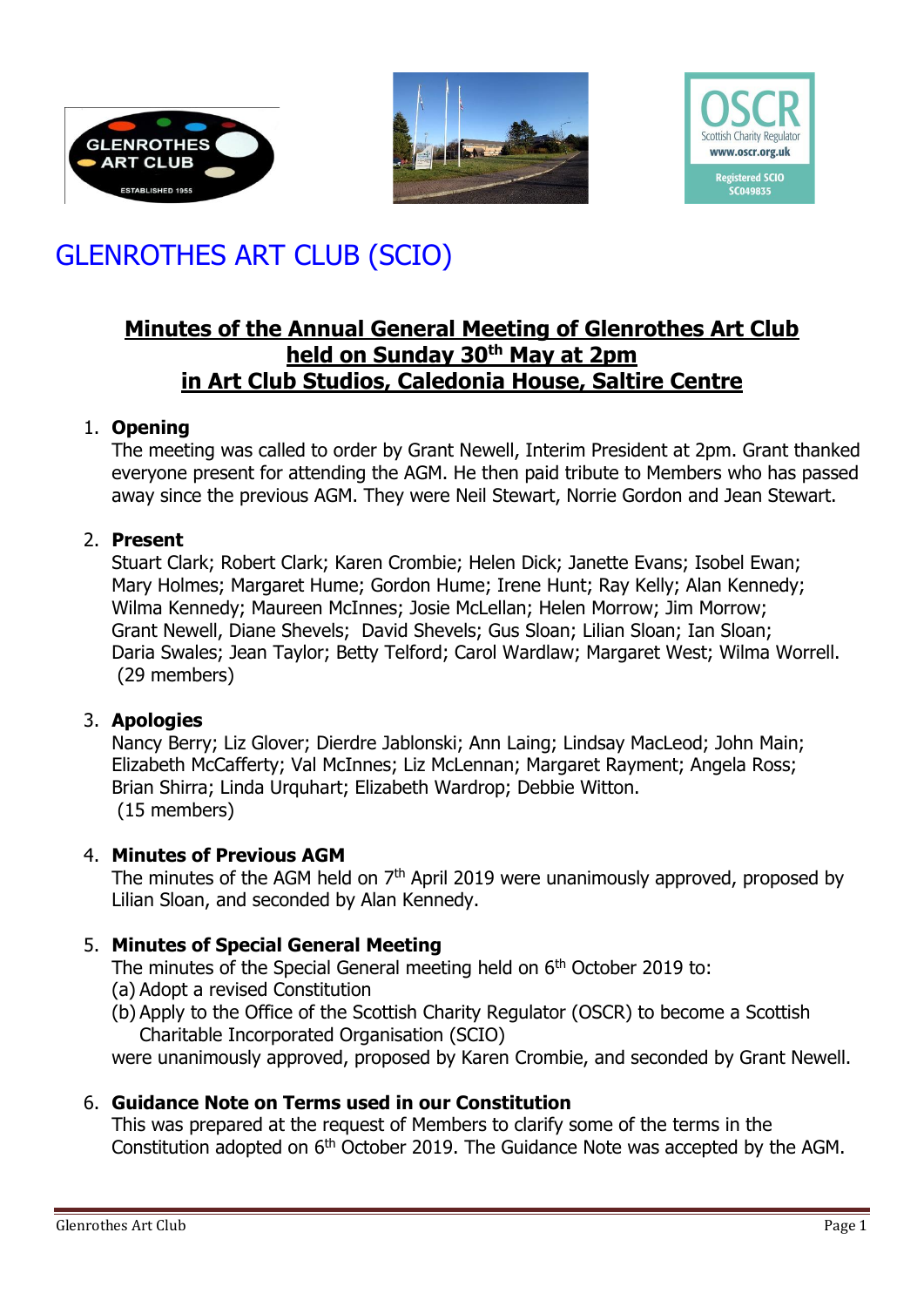## 7. **Minor Amendment to Constitution (Powers to hold Meetings via Zoom Video Conferencing)**

Grant explained that OSCR has recommended that all charities should amend their Constitution to permit Members' and Board Meetings to take place either as a Virtual Meeting or as a Hybrid Meeting. The Amendment to Clause 41 was unanimously approved, proposed by Janette Evans, and seconded by Carol Wardlaw. The Amendment is attached to this Minute as Appendix 1.

#### 8. **President's Report**

Grant Newell reported as follows:

As Acting President, I will report on this Item – but may find it hard not to slip into the following item on the Treasurers Report, having covered BOTH roles for the past few months.

As we all know, 2020 has been a year like no other. It seems extraordinary that we have just signed off on the minutes of our last AGM from APRIL 2019. Back then, we had only just moved into Caledonia House and were in the early stages of finding our feet. We identified during 2019 that we needed to improve the lighting and also the storage facilities. These were completed in early 2020, and then the pandemic struck and we have all endured two major lockdowns.

In between the lockdowns, in the Autumn, we did manage a short season of children's classes and some members did manage to return to using the Club facilities.

The Board has of course continued to meet over Zoom throughout both lockdowns, with several important issues being dealt with.

We have recently been negotiating with our landlord in terms of our lease, and these have now concluded. The full impact of this will be felt in next years Accounts rather than the ones being reported to you today.

The Board deserve special praise for this extended period of duty.

Eight Board members were elected at the last AGM – Jean (Allison) and Elaine (Masterton) resigned later in 2019, and Lilian (Sloan) retired in 2020.

Myself and Janette (Evans) were co-opted onto the Board.

As we reach this AGM, Carole (Wardlaw) and Helen (Dick) have both given their indication of standing down from the Board.

I would wish to thank them for their service to the Club, and to all the Board during the past two years for their hard work and perseverance.

As the Club, and indeed the country, emerges from the last lockdown, I hope that Covid allows us to increase our membership numbers and continue to grow the Club.

Lilian Sloan thanked the Membership for the generous gift she received on her retiral as President.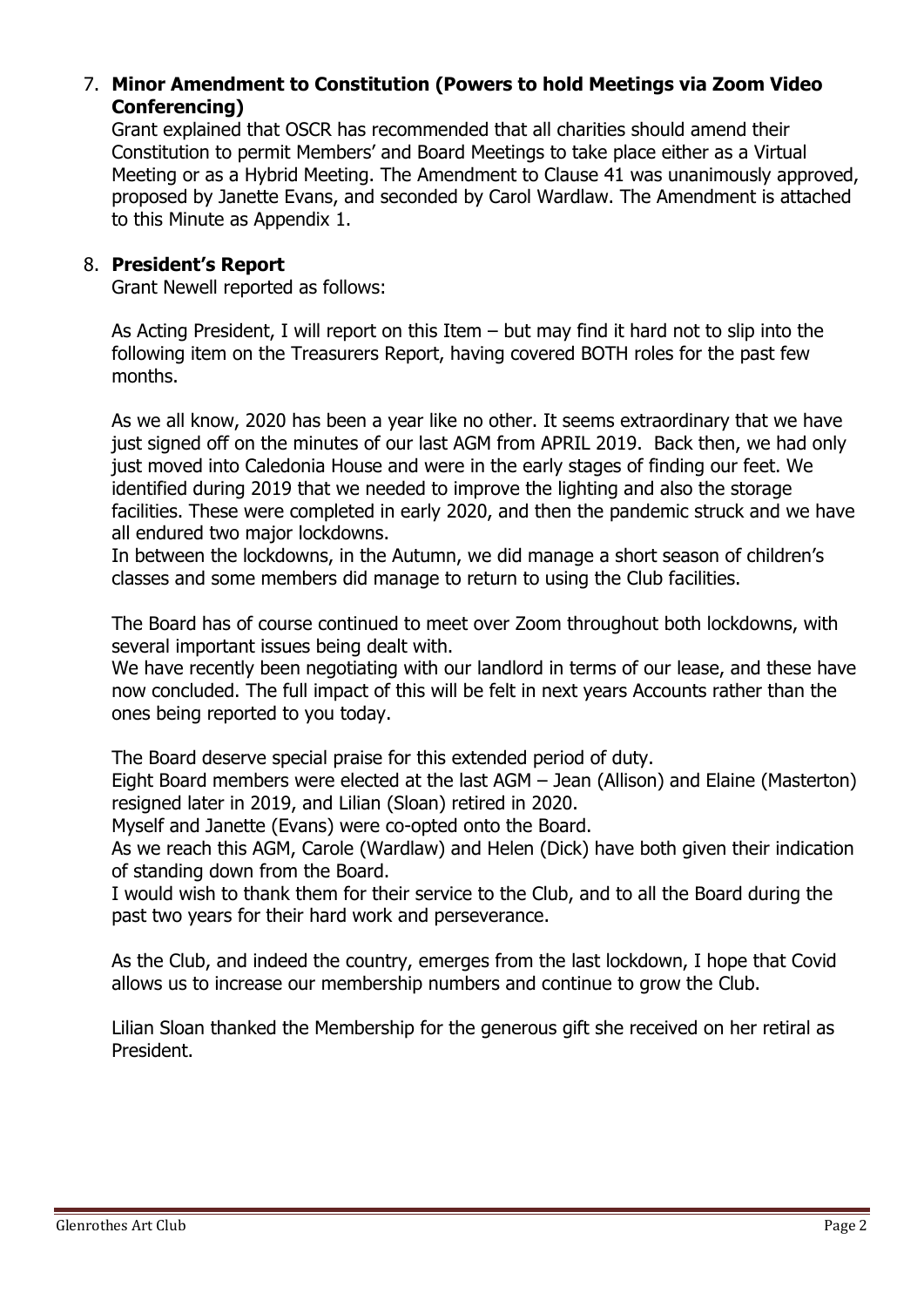#### 9. **Treasurer's Report**

Grant Newell presented the audited Trustees Annual Report and Accounts for 2020/21 and took the meeting through the document. (This is available on the Art Club's website). Grant explained that these are Merged Accounts, as we are still operating two charities, until our savings accounts become available later this year.

The accounts have been "signed off" by the Independent Examiner. These are presented in a new format as required by OSCR for a SCIO. The Notes to the Accounts provide information and breakdowns of the accounts. An Exceptional Item was 100% Business Rates relief of £3,003 through Coronavirus Support from the Scottish Government. This will also apply for the year 2021 /22. Next year's accounts will show £19,000 received as "Strategic Framework Business Support" due to Covid 19.

The income over the year was £5,548. With an expenditure of £9,669, this gave a deficit of £4,121. The opening balance was £101,970, giving a closing balance for the financial year of £97,849.

A question was asked by Jean Taylor as she noted there is no mention of the rental amount for our premises. Grant replied that the Lease has just been signed and the rent is the equivalent of £1,000 per month, backdated to our entry date. In addition, there will be insurance costs and rates after the current 100% relief ends. Lilian added that the Landlord had allowed us to have a settling in period and that we now have to have a concentrated effort on marketing and recruitment, as £1,000 per month income to cover rent is not a lot for a busy organisation.

The adoption of the Trustees Annual Report and Accounts for 2020/21 were approved unanimously, moved by Alan Kennedy and seconded by Carol Wardlaw.

Grant then moved that the Annual Membership Fee for 2021 / 2022 be increased to £60 per annum (or two instalments of £30). This was seconded by Karen Crombie and carried unanimously.

#### 10.**Secretary's Report**

Ian Sloan presented the Secretary's report.

No correspondence relating to this AGM other than apologies already recorded. No Motions to the AGM have been submitted to the Secretary by seven days before this meeting.

This will be a short report as the main business of the Secretary over the last 15 months or so has been updates to Members, dealing with much reduced correspondence, maintaining the website, and continuing with duties related to our Studios and Clubrooms here in Caledonia House.

Membership in this current Covid year of 2020/21 peaked at 39; 2018 / 2019 was 46; and 2017 / 2018 of 56.

Again, we have several new people attending and hopefully will become members. Our children's group – The Arty Bunch proved to be a great success and due to demand, we were on the verge of opening a second session per week The teenagers' group, #TAG, was building slowly with a keen bunch of young people attending. Sadly, our Tutors are no longer available, and we are currently about to restart both groups with new Tutors.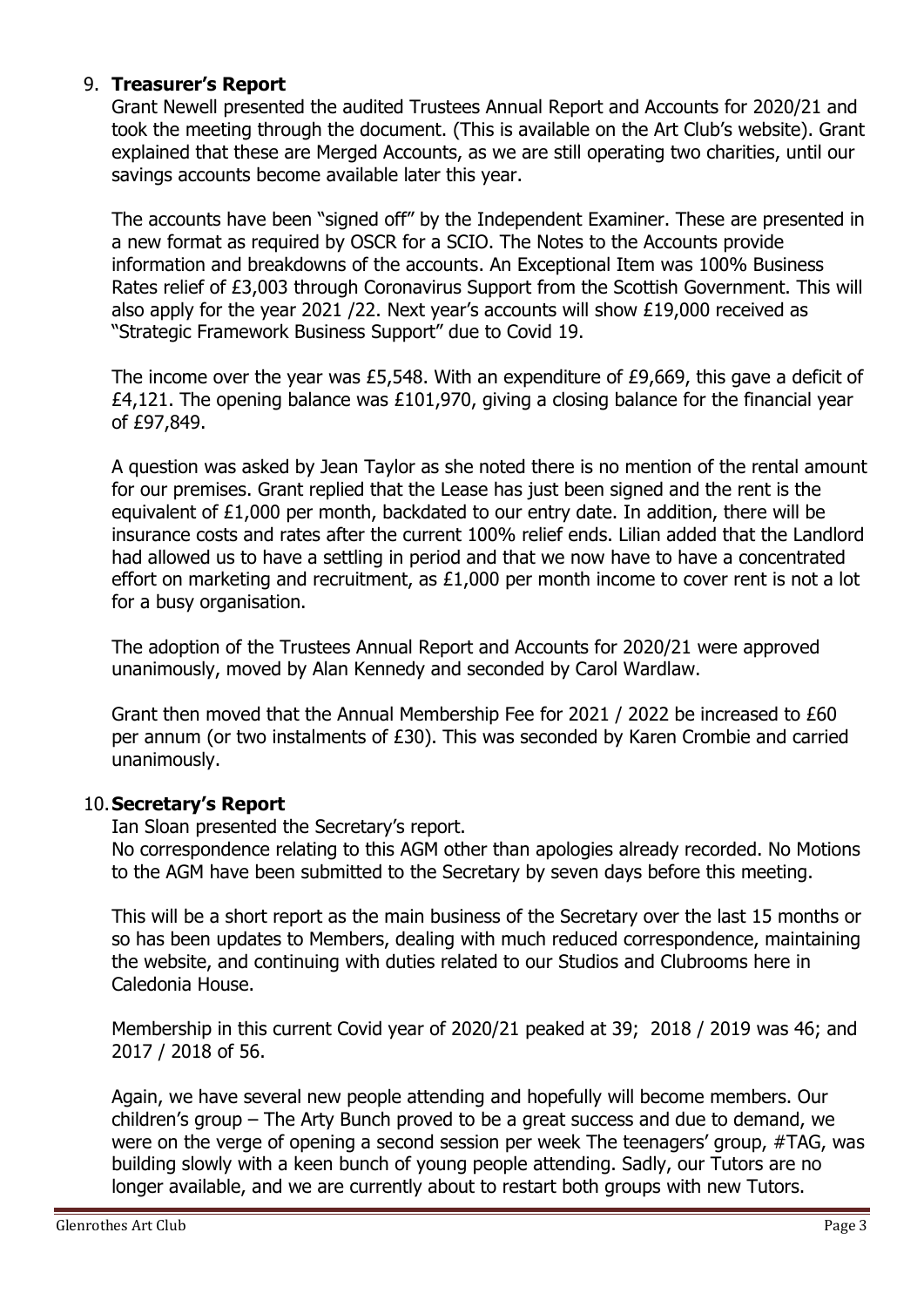The Annual Exhibition in the Rothes Halls' fifespace gallery was cancelled and the new Board will need to consult with Members about a future exhibition.

The Glenrothes Art Club's social media presence continues to do very well.

The website's performance continues to do splendidly in terms of "visits" and the year total from  $1^{st}$  January to  $31^{st}$  December 2020 was 25,783 visits. So far this year, from  $1^{st}$  January to 29<sup>th</sup> May 2021 there have been 11,154 visits to our website, showing numbers are doing well.

With the very high cost of postage, the website is our main way of keeping members informed – alongside emails and facebook. Please keep checking the Art Club's website and the new Facebook page.

The Facebook page (The Glenrothes Art Club) now has 305 people following it. Thanks to Alan Kennedy for his commitment to this. Check it out and "like" it if you haven't already!

Our Twitter is gradually reaching a wider audience.

| 29th May 2021 | 283 tweets | 150 we are | 197 are      |
|---------------|------------|------------|--------------|
|               |            | following  | following us |

The internet continues to be the main method of communication with Members and the public, as noted already - our website, facebook and twitter getting good exposure.

Do remember we have a Computer in the Library Room for all Members to use. This is connected to the internet and Wifi is available throughout the Studios. Feel free to use it. The details are on the poster in the Library.

Can I remind you that in the spirit of openness and accountability you will find copies of all the Management Committee and Board of Management Minutes in the folder on the Reception Desk. Have a read to see what we get up to.

I can also confirm that on the  $7<sup>th</sup>$  May 2021, we finally signed a lease for our facilities here in Caledonia House which will end on  $30<sup>th</sup>$  November 2028, with the option to terminate the lease on 1st December 2026.

Finally, the potential of these Studios and Clubrooms that we find ourselves in this afternoon, is truly tremendous. But we need to increase our Membership and the use by non-members. Do actively encourage others to come along and try out Glenrothes Art Club. My thanks go to the Board for their co-operation and endless patience with me.

#### 11.**Election of Charity Trustees / Board of Management**

This was held under Clause 72 of the Constitution adopted on 6<sup>th</sup> October 2019. Standing for re-election were: Karen Crombie; Janette Evans; Alan Kennedy; Grant Newell; Ian Sloan Standing for election were: Stuart Clark; Gordon Hume; Margaret Hume; David Shevels.